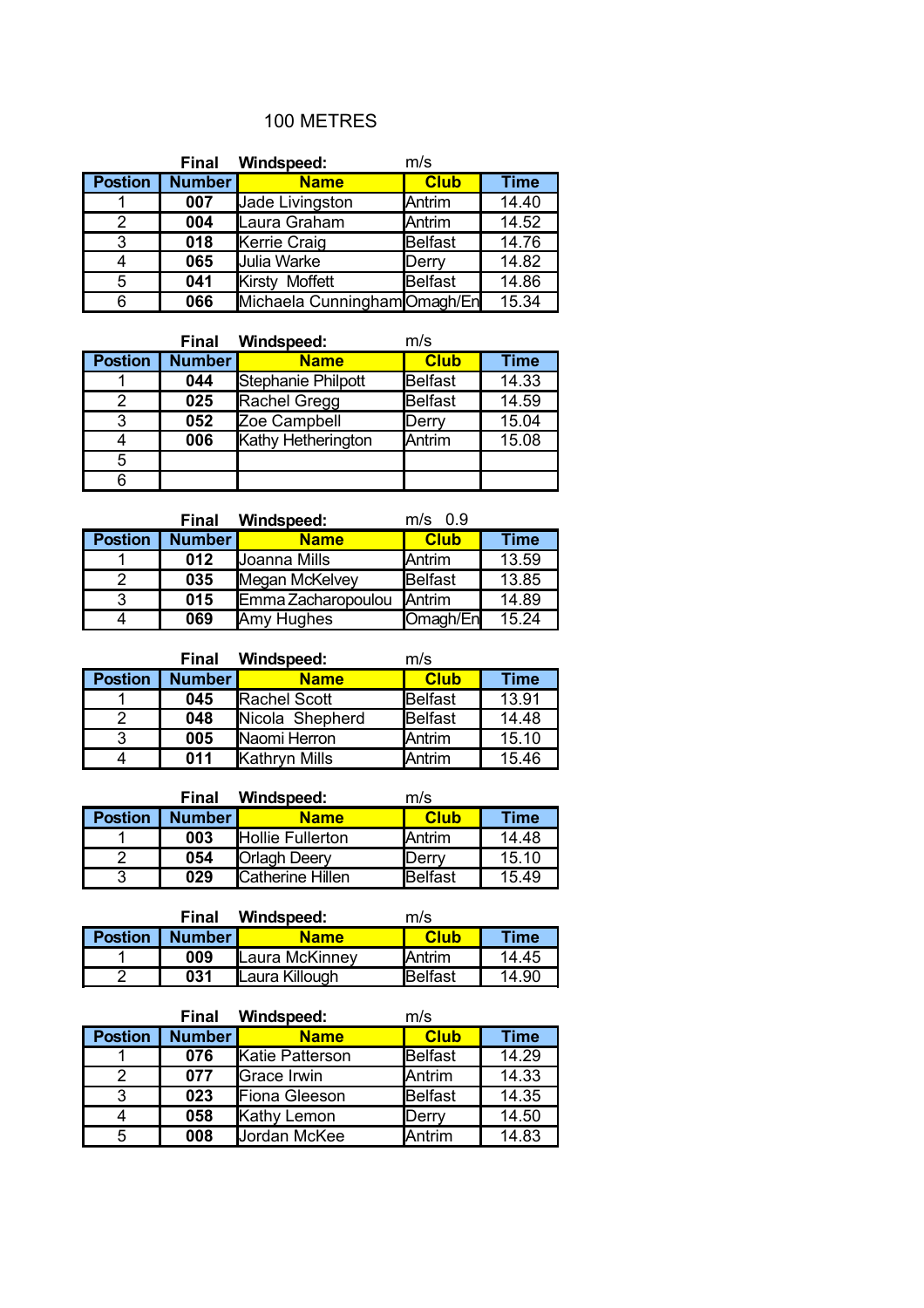|   | <b>Final</b>            | Windspeed:    | $m/s$ 0.8   |             |
|---|-------------------------|---------------|-------------|-------------|
|   | <b>Postion   Number</b> | <b>Name</b>   | <b>Club</b> | <b>Time</b> |
|   | 096                     | Martin Gervin | Belfast     | 13.47       |
| 2 | 110                     | John Quigg    | Belfast     | 13.89       |
| 3 | 121                     | Kyle Irwin    | Omagh/Er    | 14.30       |
|   | 114                     | Kevin Beatty  | Derrv       | 14.96       |

|                | <b>Final</b>  | Windspeed:         | $m/s$ 0.6   |             |
|----------------|---------------|--------------------|-------------|-------------|
| <b>Postion</b> | <b>Number</b> | <b>Name</b>        | <b>Club</b> | <b>Time</b> |
|                | 119           | Christopher Rodden | Derry       | 13.01       |
| $\overline{2}$ | 085           | Andrew Tennant     | Antrim      | 13.22       |
| 3              | 098           | Steven Hazley      | Belfast     | 13.38       |
| 4              | 125           | Emmett Gallagher   | Derry       | 13.71       |
| 5              | 108           | Andrew Mills-Neely | Belfast     | 14.09       |
| 6              | 080           | Robin Claxton      | Antrim      | 14.52       |

# **200 METRES**

|                | <b>Final</b> | Windspeed:          | m/s         |             |
|----------------|--------------|---------------------|-------------|-------------|
| <b>Postion</b> | Number       | <b>Name</b>         | <b>Club</b> | <b>Time</b> |
|                | 012          | <b>Joanna Mills</b> | Antrim      | 28.22       |
| 2              | 007          | Jade Livingston     | Antrim      | 30.24       |
| 3              | 032          | Zara Lyttle         | Belfast     | 30.26       |
|                | 065          | <b>Julia Warke</b>  | Derry       | 31.17       |
| 5              | 004          | Laura Graham        | Antrim      | 31.27       |
| 6              | 029          | Catherine Hillen    | Belfast     | 31.98       |

|                | <b>Final</b> | Windspeed:     | m/s         |       |
|----------------|--------------|----------------|-------------|-------|
| <b>Postion</b> | Number I     | <b>Name</b>    | <b>Club</b> | Time  |
|                | 041          | Kirsty Moffett | Belfast     | 30.71 |
| ◠              | 036          | Leigh McWha    | Belfast     | 31.48 |
| 2              | 069          | Amy Hughes     | Omagh/En    | 32.73 |

|                | <b>Final</b> | Windspeed:                    | m/s            |                    |  |
|----------------|--------------|-------------------------------|----------------|--------------------|--|
| <b>Postion</b> | Number       | <b>Name</b>                   | <b>Club</b>    | Time               |  |
|                | 082          | <b>IPeter Nelson</b>          | <b>IAntrim</b> | 26.88              |  |
| 2              | 113          | Christopher Stevensor Belfast |                | 28.15              |  |
| 3              | 084          | <b>Jonathan Rea</b>           | <b>IAntrim</b> | 29.96              |  |
|                | 093          | Cormac Dolan                  | Belfast        | $\overline{30.13}$ |  |
| 5              | 114          | Kevin Beatty                  | <b>Derry</b>   | 30.51              |  |

|                | <b>Final</b> | Windspeed:           | m/s           |             |  |
|----------------|--------------|----------------------|---------------|-------------|--|
| <b>Postion</b> | Number       | <b>Name</b>          | <b>Club</b>   | <b>Time</b> |  |
|                | 044          | Stephanie Philpott   | Belfast       | 29.35       |  |
| 2              | 023          | Fiona Gleeson        | Belfast       | 29.52       |  |
| 3              | 009          | Laura McKinney       | Antrim        | 29.83       |  |
|                | 011          | <b>Kathryn Mills</b> | <b>Antrim</b> | 30.87       |  |
| 5              | 050          | Carrie Wright        | Belfast       | 31.06       |  |

## **800 METRES**

|                | Final                   |             |             |
|----------------|-------------------------|-------------|-------------|
| <b>Postion</b> | / Number <mark>/</mark> | <b>Name</b> | <b>Time</b> |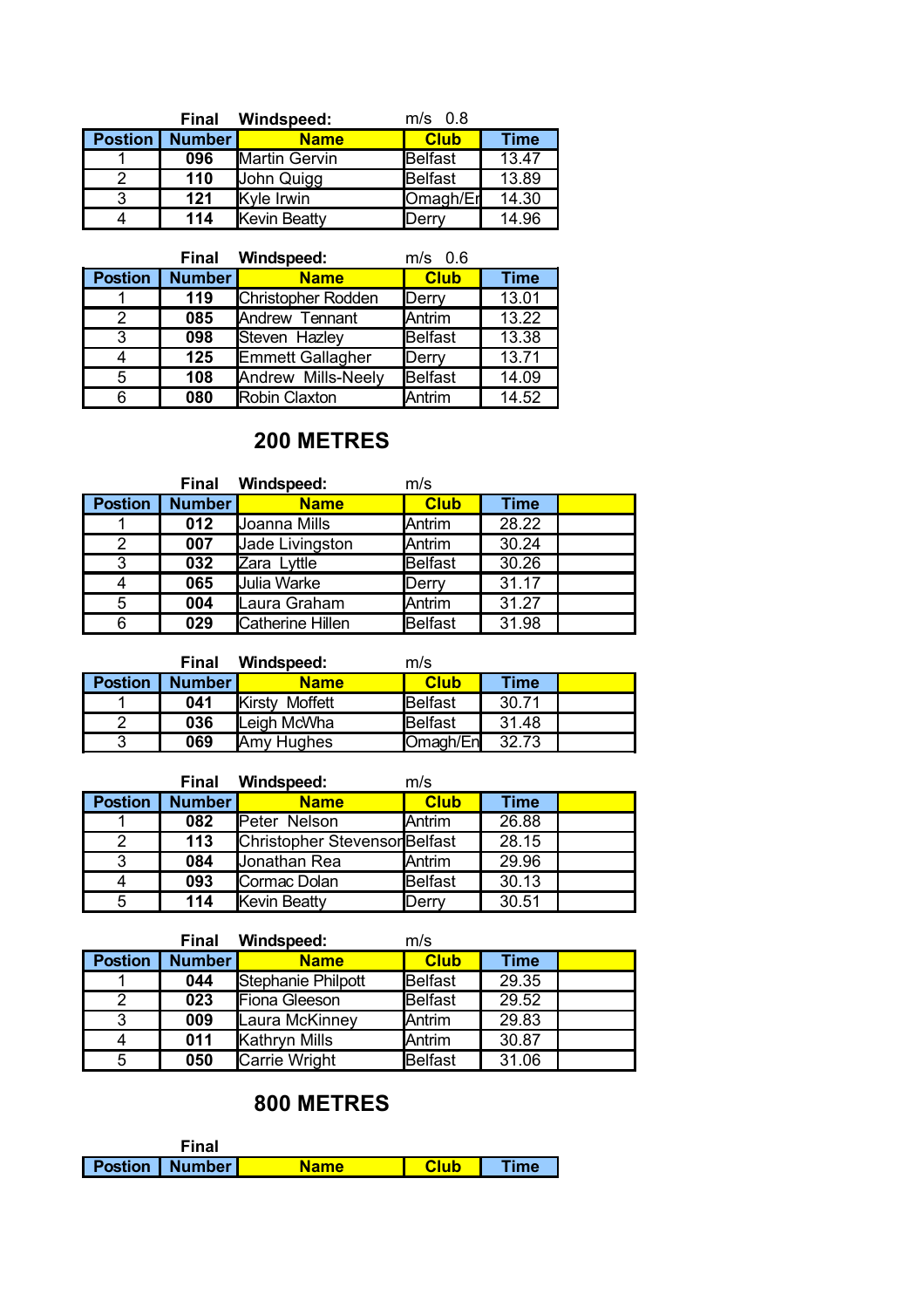| 1  | 001 | Nicola Clarke        | Antrim         | 2.35.11 |
|----|-----|----------------------|----------------|---------|
| 2  | 039 | <b>Emily Mills</b>   | <b>Belfast</b> | 2.36.00 |
| 3  | 017 | Katie Burke          | <b>Belfast</b> | 2.37.97 |
| 4  | 040 | Joanne Mills         | <b>Belfast</b> | 2.40.16 |
| 5  | 032 | Zara Lyttle          | <b>Belfast</b> | 2.42.15 |
| 6  | 016 | Megan Bothwell       | <b>Belfast</b> | 2.47.81 |
| 7  | 028 | <b>Claire Hewitt</b> | <b>Belfast</b> | 2.48.28 |
| 8  | 075 | Jasmine Ward         | <b>Belfast</b> | 2.51.75 |
| 9  | 050 | Carrie Wright        | <b>Belfast</b> | 2.53.15 |
| 10 | 051 | Lucy Bateson         | Derry          | 2.55.09 |
| 11 | 060 | Rachael McSparron    | Derry          | 2.55.27 |
| 12 | 036 | Leigh McWha          | <b>Belfast</b> | 3.01.35 |

|                | <b>Final</b>  |                        |                |             |
|----------------|---------------|------------------------|----------------|-------------|
| <b>Postion</b> | <b>Number</b> | <b>Name</b>            | <b>Club</b>    | <b>Time</b> |
|                | 107           | Conor McKenna          | <b>Belfast</b> | 2.22.45     |
| 2              | 082           | Peter Nelson           | Antrim         | 2.27.39     |
| 3              | 113           | Christopher Stevensor  | <b>Belfast</b> | 2.27.80     |
| 4              | 115           | Jarlath Eastwood       | Derry          | 2.32.96     |
| 5              | 093           | Cormac Dolan           | <b>Belfast</b> | 2.35.73     |
| 6              | 087           | Nathan Alister         | <b>Belfast</b> | 2.38.11     |
| 7              | 099           | Darren Kelly           | <b>Belfast</b> | 2.41.00     |
| 8              | 118           | <b>Carl Mulholland</b> | Derry          | 2.44.06     |
| 9              | 103           | Joshua Martin          | <b>Belfast</b> | 2.45.52     |
| 10             | 117           | Aaron McKendry         | Derry          | 2.59.43     |

## **75 HURDLES**

| <b>Final</b><br>Windspeed: |               |                     |             |       |  |
|----------------------------|---------------|---------------------|-------------|-------|--|
| <b>Postion</b>             | <b>Number</b> | <b>Name</b>         | <b>Club</b> | Time  |  |
|                            | 021           | Karyn Dumigan       | Belfast     | 13.31 |  |
|                            | 055           | <b>Emma Doherty</b> | IDerrv      | 13.36 |  |
|                            | 067           | Danielle Gallagher  | Omagh/En    | 18.99 |  |

|                | <b>Final</b>  | Windspeed:                   |             | HТ    |  |
|----------------|---------------|------------------------------|-------------|-------|--|
| <b>Postion</b> | <b>Number</b> | <b>Name</b>                  | <b>Club</b> | Time  |  |
|                | 030           | Rachel Keys                  | Belfast     | 13.80 |  |
|                | 005           | Naomi Herron                 | Antrim      | 14.71 |  |
| 3              | 054           | <b>Orlagh Deery</b>          | Derry       | 15.94 |  |
|                | 066           | Michaela Cunningham Omagh/En |             | 18.51 |  |

#### **80 HURDLES**

|                | <b>Final</b> | Windspeed:             |               |       |  |
|----------------|--------------|------------------------|---------------|-------|--|
| <b>Postion</b> | Number       | <b>Name</b>            | <b>Club</b>   | Time  |  |
|                | 090          | <b>ISteven Colwell</b> | Belfast       | 13.00 |  |
| ⌒              | 111          | Matthew Ramsey         | Belfast       | 13.40 |  |
| 6              | 119          | Christopher Rodden     | <b>IDerry</b> | 16.60 |  |

# **LONG JUMP**

| <b>Postion   Number</b><br>Name | Club |  |
|---------------------------------|------|--|
|---------------------------------|------|--|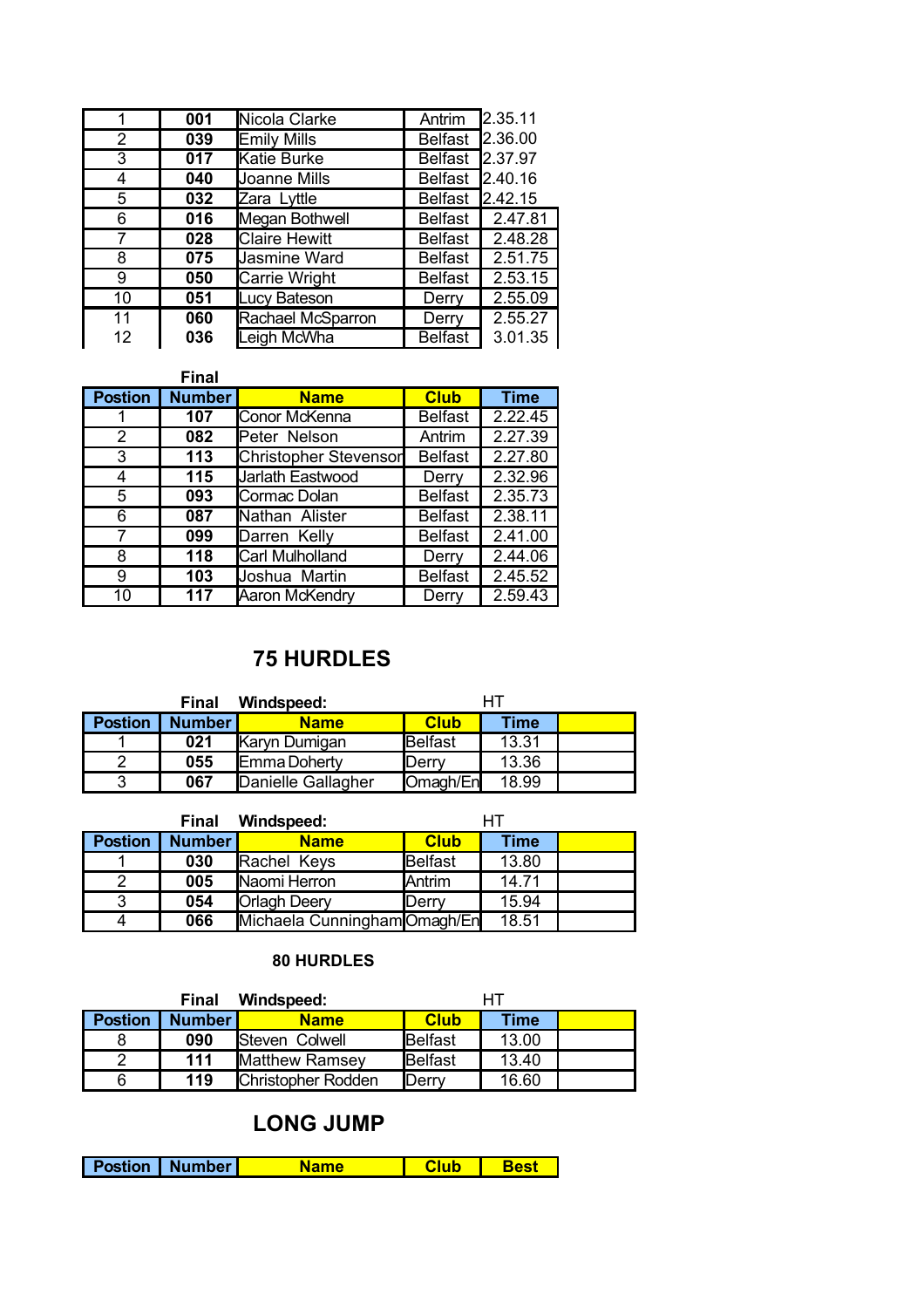| 1              | 012 | Joanna Mills            | Antrim         | 4.83              |
|----------------|-----|-------------------------|----------------|-------------------|
| 2              | 035 | Megan McKelvey          | <b>Belfast</b> | 4.34              |
| 3              | 076 | Katie Patterson         | <b>Belfast</b> | 4.25              |
| 4              | 014 | Vanessa Surgeoner       | Antrim         | 4.13              |
| 5              | 037 | <b>Annie McWilliams</b> | <b>Belfast</b> | 4.07              |
| 6              | 055 | Emma Doherty            | Derry          | 3.98              |
| 7              | 020 | Katie Dickson           | <b>Belfast</b> | 3.96              |
| $\overline{8}$ | 017 | Katie Burke             | <b>Belfast</b> | 3.94              |
| $\overline{9}$ | 049 | Natalie Smyth           | <b>Belfast</b> | 3.93              |
| 10             | 001 | Nicola Clarke           | Antrim         | 3.80              |
| 11             | 003 | Hollie Fullerton        | Antrim         | 3.75              |
| 12             | 052 | Zoe Campbell            | Derry          | 3.75              |
| 13             | 056 | <b>Claire Hill</b>      | Derry          | 3.71              |
| 14             | 057 | Eimear Hone             | Derry          | 3.57              |
| 15             | 027 | Sarah Henderson         | <b>Belfast</b> | $\overline{3.57}$ |
| 16             | 048 | Nicola Shepherd         | <b>Belfast</b> | 3.48              |
| 17             | 042 | Cathy Moreland          | <b>Belfast</b> | 3.46              |
| 18             | 068 | Helen Hawtorne          | )magh/Enni     | 3.32              |
| 19             | 071 | Natalie McGowan         | magh/Enni      | 3.26              |
| 20             | 067 | Danielle Gallagher      | magh/Enni      | 3.18              |
| 21             | 015 | Emma Zacharopoulou      | Antrim         | 2.68              |

# **LONG JUMP**

÷

|                | <b>Final</b>  |                          |                |             |
|----------------|---------------|--------------------------|----------------|-------------|
| <b>Postion</b> | <b>Number</b> | <b>Name</b>              | <b>Club</b>    | <b>Best</b> |
|                | 122           | Benjamin Knox            | magh/Enni      | 4.91        |
| 2              | 090           | Steven Colwell           | <b>Belfast</b> | 4.89        |
| 3              | 096           | Martin Gervin            | <b>Belfast</b> | 4.76        |
| 4              | 104           | <b>Matthew McConnell</b> | <b>Belfast</b> | 4.49        |
| 5              | 118           | Carl Mulholland          | Derry          | 4.24        |
| 6              | 080           | Robin Claxton            | Antrim         | 4.05        |
| 7              | 117           | Aaron McKendry           | Derry          | 3.94        |
| 8              | 084           | Jonathan Rea             | Antrim         | 3.90        |
| 9              | 008           | Jordan McKee             | Antrim         | 3.85        |

# **HIGH JUMP**

|                | <b>Final</b>   |                   |                |             |
|----------------|----------------|-------------------|----------------|-------------|
| <b>Postion</b> | <b>Postion</b> | <b>Name</b>       | <b>Club</b>    | <b>Best</b> |
|                | 125            | Emmett Gallagher  | Derry          | 1.53        |
|                | 018            | Kerrie Craig      | <b>Belfast</b> | 1.45        |
| 3              | 021            | Karyn Dumigan     | <b>Belfast</b> | 1.40        |
| 4              | 107            | Conor McKenna     | <b>Belfast</b> | 1.40        |
| 5              | 103            | Joshua Martin     | <b>Belfast</b> | 1.35        |
| 6              | 014            | Vanessa Surgeoner | Antrim         | 1.30        |
|                | 060            | Rachael McSparron | Derry          | 1.30        |
| 8              | 057            | Eimear Hone       | Derry          | 1.30        |
| 91             | 121            | Kyle Irwin        | magh/Enni      | 1.30        |
| 10             | 026            | Claire Henderson  | <b>Belfast</b> | 1.25        |
| 11             | 027            | Sarah Henderson   | <b>Belfast</b> | 1.25        |
| 12             | 051            | Lucy Bateson      | Derry          | 1.20        |
| 13             | 058            | Kathy Lemon       | Derry          | 1.15        |